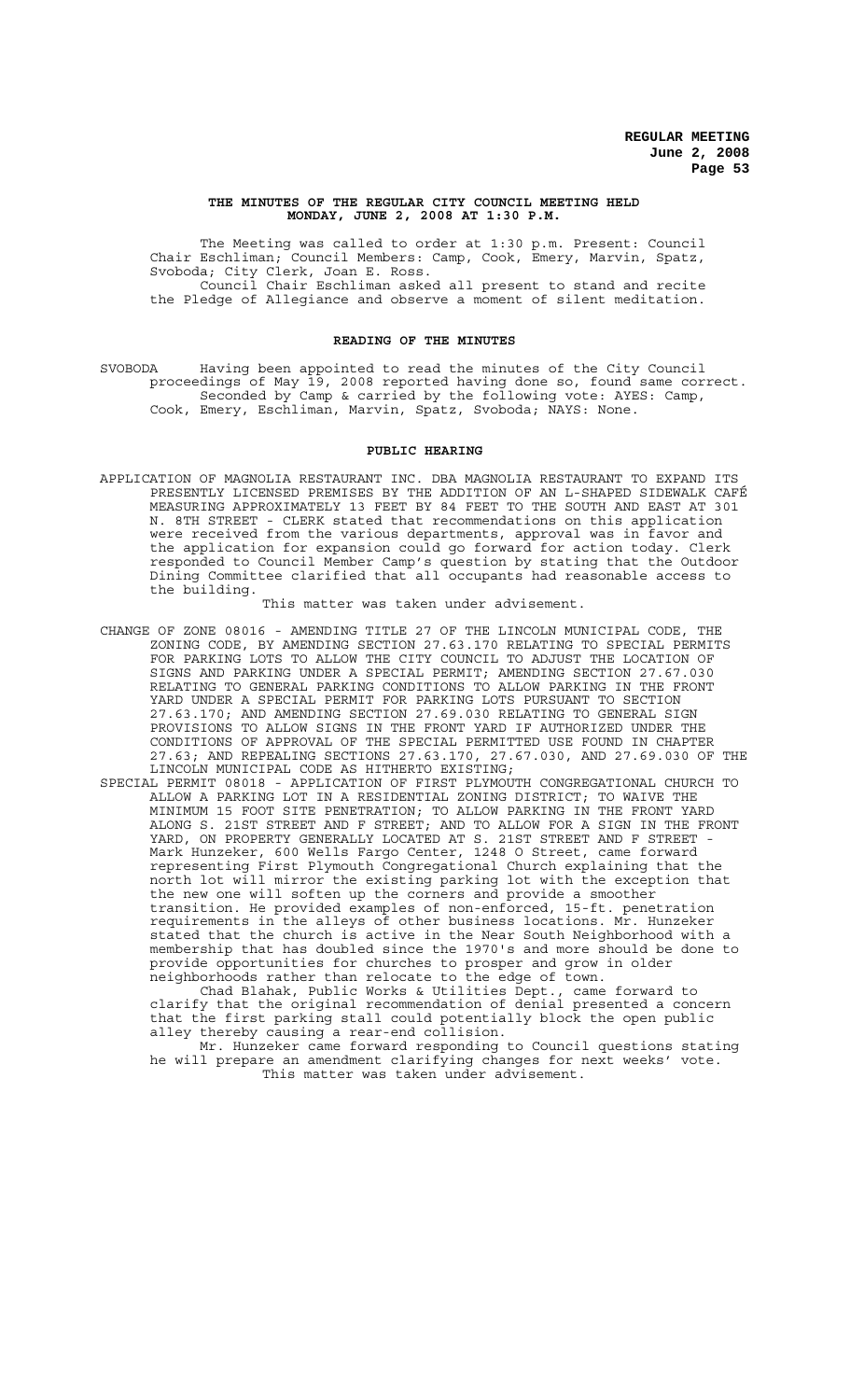AMENDING TITLE 2 OF THE LINCOLN MUNICIPAL CODE RELATING TO OFFICERS, DEPARTMENTS AND PERSONNEL OF THE CITY OF LINCOLN BY AMENDING SECTION 2.02.020 TO ADD THE "LIBRARY DEPARTMENT" AND THE "LIBRARY DIRECTOR" TO THE LIST OF DEPARTMENTS AND DIRECTORS UNDER THE SUPERVISION OF THE MAYOR; BY ADDING A NEW SECTION 2.02.085 TO PROVIDE THE LIBRARY DIRECTOR SHALL HAVE CHARGE AND SUPERVISION OF THE LIBRARY DEPARTMENT AND TO SET FORTH THE DUTIES OF THE LIBRARY DIRECTOR; BY CREATING A NEW CHAPTER 2.25 ENTITLED "LIBRARY DEPARTMENT" BY ADDING A NEW SECTION 2.25.010 TO ESTABLISH THE NAME OF THE DEPARTMENT; BY ADDING A NEW SECTION 2.25.020 TO ESTABLISH A PROCESS FOR THE HIRING AND REMOVAL OF THE LIBRARY DIRECTOR; BY ADDING A NEW SECTION 2.25.030 TO ESTABLISH JOB DUTIES OF THE LIBRARY DIRECTOR; AND BY ADDING A NEW SECTION 2.25.040 TO ESTABLISH A PROCEDURE FOR PERFORMANCE REVIEWS OF THE LIBRARY DIRECTOR; BY AMENDING SECTION 2.76.070 TO REMOVE THE LIBRARY DIRECTOR POSITION FROM CLASSIFIED SERVICE; AND REPEALING SECTIONS 2.02.020 AND 2.76.070 OF THE LINCOLN MUNICIPAL CODE AS HITHERTO EXISTING - Mayor Chris Beutler came forward in support of the amendment and to clarify that the Library is a department under the City Government; and, the level of Director of Library should serve as an unclassified employee. He said key points clarify hiring, firing and performance evaluation of the Director. In answer to Council questions, he said that the Library Board evaluation will be a guidance to the Mayor. In response to political changes, he stated the Library Board pays close attention to the sensitivity of the protection of First Amendment rights. Mayor Beutler expressed appreciation to the Library Board and to the retiring Director, Carol Conner, for her exemplary 36 years of service in the City Library system.

Tonya Skinner, Asst. City Attorney, came forward to answer questions that upon her research of other communities, she stated that typically the Library Director reports directly to the Mayor, City Manager or the City Council.

Marlene Cupp, 2721 NW 7<sup>th</sup>, President of the Board of Trustees of the Lincoln City Libraries, came forward representing the Board in unanimous support of the ordinance change.

This matter was taken under advisement.

- ACCEPTING THE REPORT OF NEW AND PENDING CLAIMS AGAINST THE CITY AND APPROVING DISPOSITION OF CLAIMS SET FORTH FOR THE PERIOD OF MAY 1 - 15, 2008 John V. Hendry, City Attorney, came forward to report that Mr. Hersel, an individual who is listed as tentatively denied, could not attend today's meeting. In an effort to allow the claimant to be fairly heard and the Law Dept. to review additional information, Mr. Hendry requested a continuance of the Hersel claim for one week. This matter was taken under advisement.
- COMPREHENSIVE PLAN CONFORMANCE 08008 APPROVING AND ADOPTING THE PROPOSED VAN DORN REDEVELOPMENT PLAN ON PROPERTY GENERALLY BOUNDED BY HILL STREET TO JUST NORTH OF PIONEERS BOULEVARD AND BETWEEN S. 7TH STREET TO S. 10TH STREET - David Landis, Director of Urban Development, came forward to answer questions and clarify public and private improvements of the 90+ acre area which is defined as a blighted, substandard area, comprised of conflicting land uses, old infrastructure, an under-utilized park, and evidence of 32% of structures as being deteriorated or dilapidated. He said development would improve usability of Van Dorn Park and recognize it as a major entrance to the City. One private development in the area does not want to make use of TIF and would sign a letter of nonchallenge. He said TIF dollars are used in many public amenities such as Pentzer Park and Peter Pan Park. When an engine for the creation of revenues exists, a TIF district will be requested to achieve the changes.

Richard Esquivel, 733 W. Cuming, came forward to state he feels TIF is a game and said private companies should sponsor events that will eventually support park projects.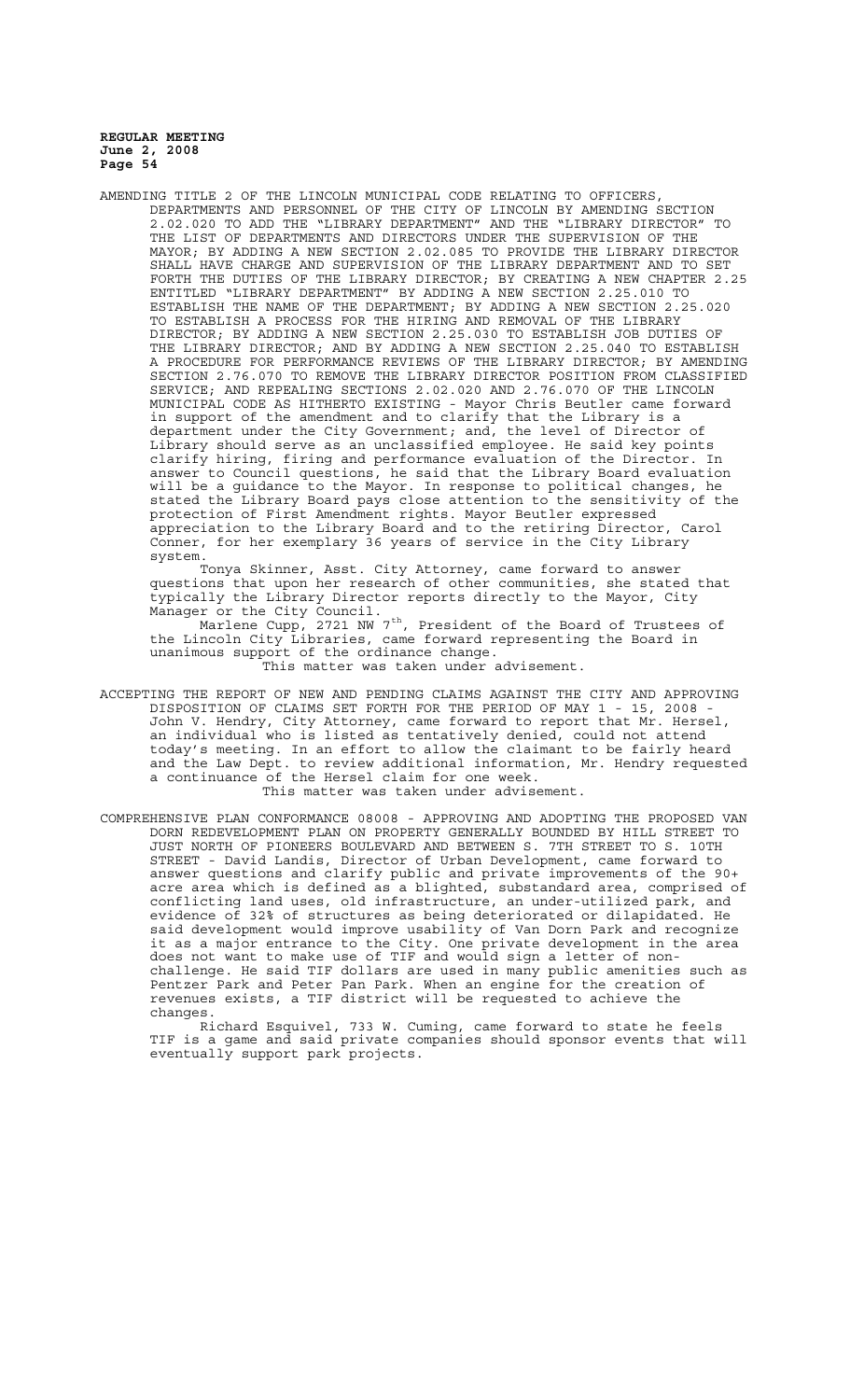Mr. Landis came forward in rebuttal stating that redevelopment of a 70-year-old sanitary sewer system, installation of 26 parcels of sidewalk or creating safe pedestrian crossings/bike trails to access a park is not a game. He stated these public benefits are critical to maintain vibrant neighborhoods and strong communities. This matter was taken under advisement.

#### **\*\* END OF PUBLIC HEARING \*\***

**TOOK BREAK 3:14 P.M. RECONVENED 3:25 P.M.**

## **COUNCIL ACTION**

#### **REPORTS OF CITY OFFICERS**

APPOINTING GEORGIA GLASS TO THE LINCOLN HOUSING AUTHORITY BOARD TO FILL AN UNEXPIRED TERM EXPIRING JULY 1, 2008 - CLERK read the following resolution, introduced by Ken Svoboda, who moved its adoption:

A-84868 BE IT RESOLVED by the City Council of the City of Lincoln, Nebraska:

That the appointment of Georgia Glass to the Lincoln Housing Authority Board to fill an unexpired term expiring July 1, 2008 is hereby approved.

Introduced by Ken Svoboda Seconded by Camp & carried by the following vote: AYES: Camp, Cook, Emery, Eschliman, Marvin, Spatz, Svoboda; NAYS: None.

REAPPOINTING RODRIGO CANTARERO TO THE LINCOLN-LANCASTER COUNTY BOARD OF HEALTH FOR A THREE YEAR TERM EXPIRING APRIL 15, 2011 - CLERK read the following resolution, introduced by Ken Svoboda, who moved its adoption:

A-84869 BE IT RESOLVED by the City Council of the City of Lincoln, Nebraska: That the reappointment of Rodrigo Cantarero to the Lincoln-

Lancaster County Board of Health for a three-year term expiring April 15, 2011 is hereby approved.

Introduced by Ken Svoboda Seconded by Camp & carried by the following vote: AYES: Camp, Cook, Emery, Eschliman, Marvin, Spatz, Svoboda; NAYS: None.

REAPPOINTING KEN SVOBODA TO THE LINCOLN-LANCASTER COUNTY BOARD OF HEALTH FOR A ONE-YEAR TERM EXPIRING APRIL 15, 2009 - CLERK read the following resolution, introduced by Jonathan Cook, who moved its adoption: A-84870 BE IT RESOLVED by the City Council of the City of Lincoln,

Nebraska:

That the reappointment of Ken Svoboda to the Lincoln-Lancaster County Board of Health for a one-year term expiring April 15, 2009 is hereby approved.

Introduced by Jonathan Cook Seconded by Emery & carried by the following vote: AYES: Camp, Cook, Emery, Eschliman, Marvin, Spatz, Svoboda; NAYS: None.

REAPPOINTING ROBERT RIPLEY AND BRUCE HELWIG TO THE HISTORIC PRESERVATION COMMISSION FOR THREE-YEAR TERMS EXPIRING APRIL 15, 2011 - CLERK read the following resolution, introduced by Ken Svoboda, who moved its adoption: A-84871 BE IT RESOLVED by the City Council of the City of Lincoln, Nebraska: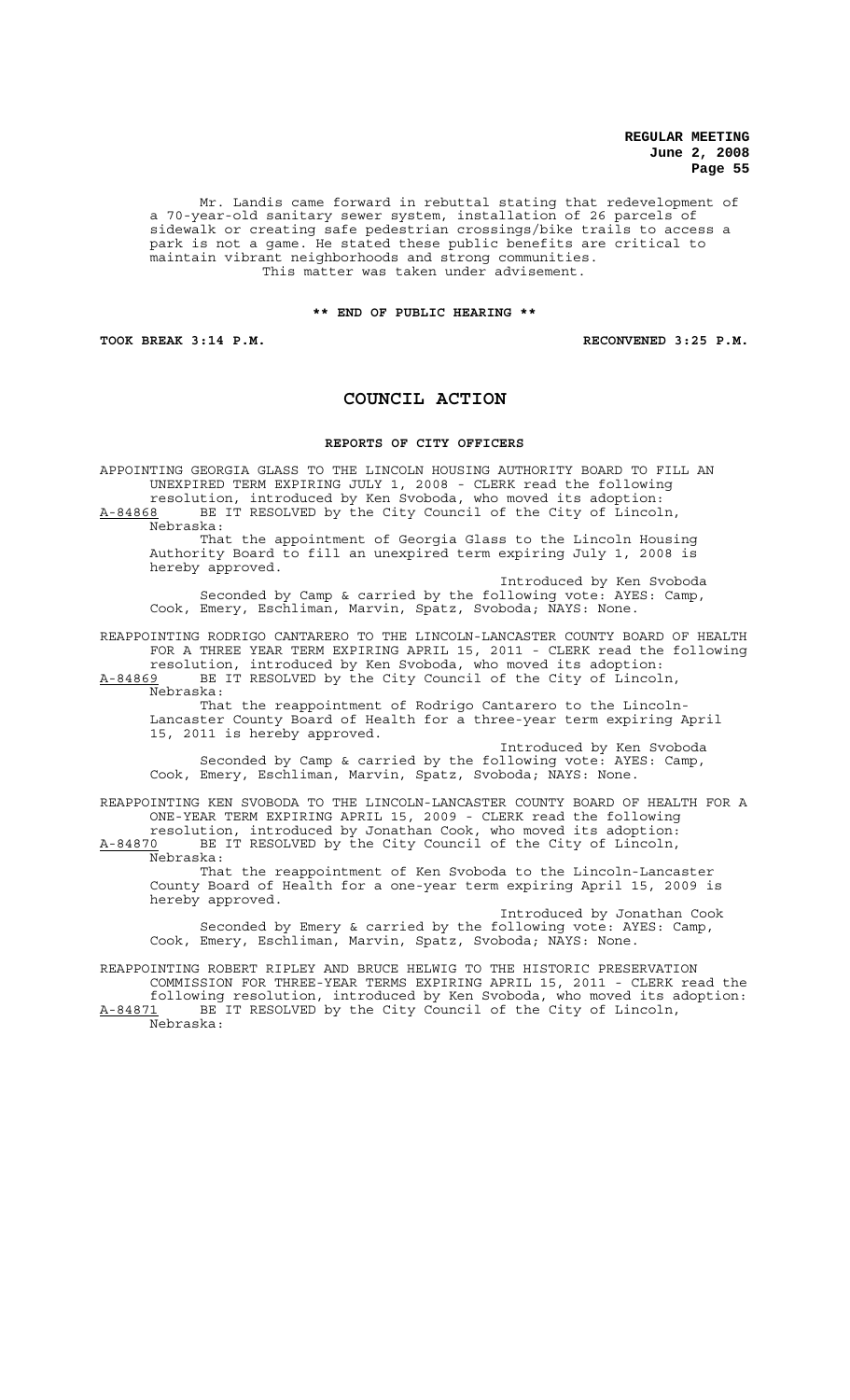Historic Preservation Commission for a three-year term expiring April 15, 2011 is hereby approved. Introduced by Ken Svoboda Seconded by Camp & carried by the following vote: AYES: Camp, Cook, Emery, Eschliman, Marvin, Spatz, Svoboda; NAYS: None. APPOINTING DAN G. PETERSEN TO THE VETERANS MEMORIAL GARDEN ADVISORY COUNCIL FOR A THREE-YEAR TERM EXPIRING NOVEMBER 1, 2010 - CLERK read the following resolution, introduced by Ken Svoboda, who moved its adoption: A-84872 BE IT RESOLVED by the City Council of the City of Lincoln,  $\frac{A-84872}{Nehraska}$ . That the appointment of Dan G. Petersen to the Veterans Memorial Garden Advisory Council for a three-year term expiring November 1, 2010 is hereby approved. Introduced by Ken Svoboda Seconded by Camp & carried by the following vote: AYES: Camp, Cook, Emery, Eschliman, Marvin, Spatz, Svoboda; NAYS: None. APPOINTING JOHN FAZ TO THE VETERANS MEMORIAL GARDEN ADVISORY COUNCIL TO FILL AN UNEXPIRED TERM EXPIRING NOVEMBER 1, 2009 - CLERK read the following resolution, introduced by Ken Svoboda, who moved its adoption: A-84873 BE IT RESOLVED by the City Council of the City of Lincoln, Nebraska: That the appointment of John Faz to the Veterans Memorial Garden Advisory Council to fill an unexpired term expiring November 1, 2009 is hereby approved. Introduced by Ken Svoboda Seconded by Camp & carried by the following vote: AYES: Camp, Cook, Emery, Eschliman, Marvin, Spatz, Svoboda; NAYS: None.

That the reappointment of Robert Ripley and Bruce Helwig to the

- REPORT FROM CITY TREASURER OF CITY CASH ON HAND AT THE CLOSE OF BUSINESS APRIL 30, 2008 - CLERK presented said report which was placed on file in the Office of the City Clerk. **(5-21)**
- CLERK'S LETTER AND MAYOR'S APPROVAL OF RESOLUTIONS AND ORDINANCES PASSED BY CITY COUNCIL ON MAY 12, 2008 - CLERK presented said report which was<br>placed on file in the Office of the City Clerk. (27-1) placed on file in the Office of the City Clerk.
- CLERK'S LETTER AND MAYOR'S APPROVAL OF RESOLUTIONS AND ORDINANCES PASSED BY CITY COUNCIL ON MAY 19, 2008 - CLERK presented said report which was placed on file in the Office of the City Clerk. **(27-1)**

#### **PETITIONS & COMMUNICATIONS**

THE FOLLOWING HAVE BEEN REFERRED TO THE PLANNING DEPARTMENT: Change of Zone No. 08022HP - App. of Danja Pegram Siders to designate as a historic landmark property known as the Dr. Slattery House located at 5230 North 14th Street and the associated artesian well at 5200 North 13th Street. Change of Zone No. 08023 - App. of Mark Hunzeker for a change from R-2 Residential District to B-3 Commercial District on property generally located NW of South 33rd Street & A Street.

## **LIQUOR RESOLUTIONS**

APPLICATION OF MAGNOLIA RESTAURANT INC. DBA MAGNOLIA RESTAURANT TO EXPAND ITS PRESENTLY LICENSED PREMISES BY THE ADDITION OF AN L-SHAPED SIDEWALK CAFÉ MEASURING APPROXIMATELY 13 FEET BY 84 FEET TO THE SOUTH AND EAST AT 301 N. 8TH STREET. (5/26/08 - P.H & ACTION CON'T TO 6/2/08) - CLERK read the following resolution, introduced by Jon Camp, who moved its adoption for approval: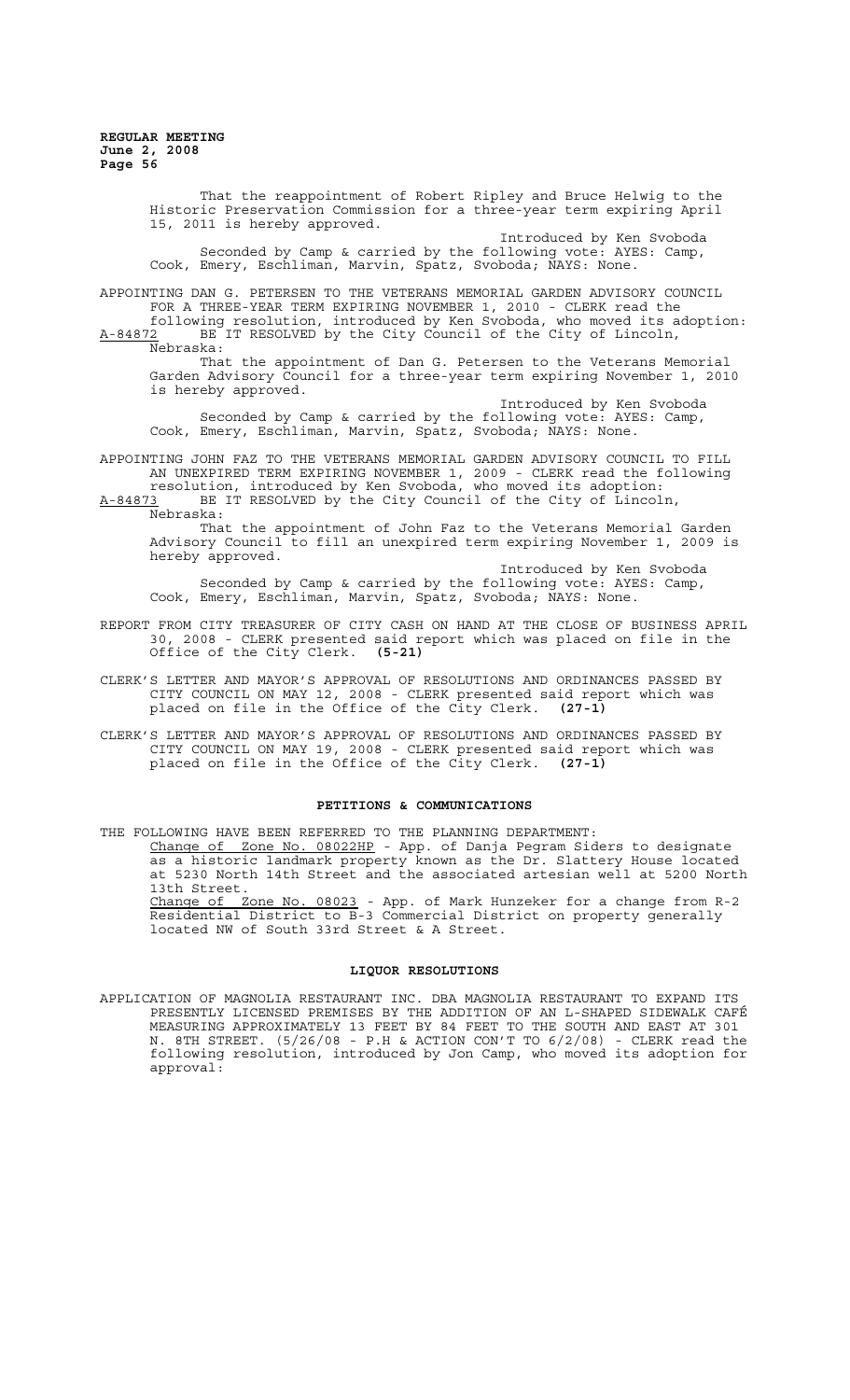A-84874 BE IT RESOLVED by the City Council of the City of Lincoln, Nebraska:

That after hearing duly had as required by law, consideration of the facts of this application, the Nebraska Liquor Control Act, and the pertinent City ordinances, the City Council recommends that the application of Magnolia Restaurant Inc. dba Magnolia Restaurant to expand its licensed premises by the addition of a sidewalk café area measuring approximately 13 feet by 84 feet to the south and east at 301 N. 8<sup>th</sup> Street, Lincoln, Nebraska, be approved with the condition that the premise complies in every respect with all City and State regulations.

BE IT FURTHER RESOLVED that the City Clerk is directed to transmit a copy of this resolution to the Nebraska Liquor Control Commission. Introduced by Jon Camp

Seconded by Marvin & carried by the following vote: AYES: Camp, Cook, Emery, Eschliman, Marvin, Spatz, Svoboda; NAYS: None.

## **ORDINANCES - 2ND READING & RELATED RESOLUTIONS (as required)**

- CHANGE OF ZONE 08016 AMENDING TITLE 27 OF THE LINCOLN MUNICIPAL CODE, THE ZONING CODE, BY AMENDING SECTION 27.63.170 RELATING TO SPECIAL PERMITS FOR PARKING LOTS TO ALLOW THE CITY COUNCIL TO ADJUST THE LOCATION OF SIGNS AND PARKING UNDER A SPECIAL PERMIT; AMENDING SECTION 27.67.030 RELATING TO GENERAL PARKING CONDITIONS TO ALLOW PARKING IN THE FRONT YARD UNDER A SPECIAL PERMIT FOR PARKING LOTS PURSUANT TO SECTION 27.63.170; AND AMENDING SECTION 27.69.030 RELATING TO GENERAL SIGN PROVISIONS TO ALLOW SIGNS IN THE FRONT YARD IF AUTHORIZED UNDER THE CONDITIONS OF APPROVAL OF THE SPECIAL PERMITTED USE FOUND IN CHAPTER 27.63; AND REPEALING SECTIONS 27.63.170, 27.67.030, AND 27.69.030 OF THE LINCOLN MUNICIPAL CODE AS HITHERTO EXISTING. (RELATED ITEMS: 08-60, 08R-119) - CLERK read an ordinance, introduced by Ken Svoboda, amending Title 27 of the Lincoln Municipal Code, the Zoning Code, by amending Section 27.63.170 relating to special permits for parking lots to allow the City Council to adjust the location of signs and parking under a special permit; amending Section 27.67.030 relating to general parking conditions to allow parking in the front yard under a special permit for parking lots pursuant to Section 27.63.170; amending Section 27.69.020 relating to general sign provisions to allow signs in the front yard if authorized under the conditions of approval for the special permitted use found in Chapter 27.63; and repealing Sections 27.63.170, 27.67.030, and 27.69.030 of the Lincoln Municipal Code as hitherto existing, the second time.
- SPECIAL PERMIT 08018 APPLICATION OF FIRST PLYMOUTH CONGREGATIONAL CHURCH TO ALLOW A PARKING LOT IN A RESIDENTIAL ZONING DISTRICT; TO WAIVE THE MINIMUM 15 FOOT SITE PENETRATION; TO ALLOW PARKING IN THE FRONT YARD ALONG S. 21ST STREET AND F STREET; AND TO ALLOW FOR A SIGN IN THE FRONT YARD, ON PROPERTY GENERALLY LOCATED AT S. 21ST STREET AND F STREET. (RELATED ITEMS: 08-60, 08R-119) (ACTION DATE: 6/9/08).
- AMENDING TITLE 2 OF THE LINCOLN MUNICIPAL CODE RELATING TO OFFICERS, DEPARTMENTS AND PERSONNEL OF THE CITY OF LINCOLN BY AMENDING SECTION 2.02.020 TO ADD THE "LIBRARY DEPARTMENT" AND THE "LIBRARY DIRECTOR" TO THE LIST OF DEPARTMENTS AND DIRECTORS UNDER THE SUPERVISION OF THE MAYOR; BY ADDING A NEW SECTION 2.02.085 TO PROVIDE THE LIBRARY DIRECTOR SHALL HAVE CHARGE AND SUPERVISION OF THE LIBRARY DEPARTMENT AND TO SET FORTH THE DUTIES OF THE LIBRARY DIRECTOR; BY CREATING A NEW CHAPTER 2.25 ENTITLED "LIBRARY DEPARTMENT" BY ADDING A NEW SECTION 2.25.010 TO ESTABLISH THE NAME OF THE DEPARTMENT; BY ADDING A NEW SECTION 2.25.020 TO ESTABLISH A PROCESS FOR THE HIRING AND REMOVAL OF THE LIBRARY DIRECTOR; BY ADDING A NEW SECTION 2.25.030 TO ESTABLISH JOB DUTIES OF THE LIBRARY DIRECTOR; AND BY ADDING A NEW SECTION 2.25.040 TO ESTABLISH A PROCEDURE FOR PERFORMANCE REVIEWS OF THE LIBRARY DIRECTOR; BY AMENDING SECTION 2.76.070 TO REMOVE THE LIBRARY DIRECTOR POSITION FROM CLASSIFIED SERVICE; AND REPEALING SECTIONS 2.02.020 AND 2.76.070 OF THE LINCOLN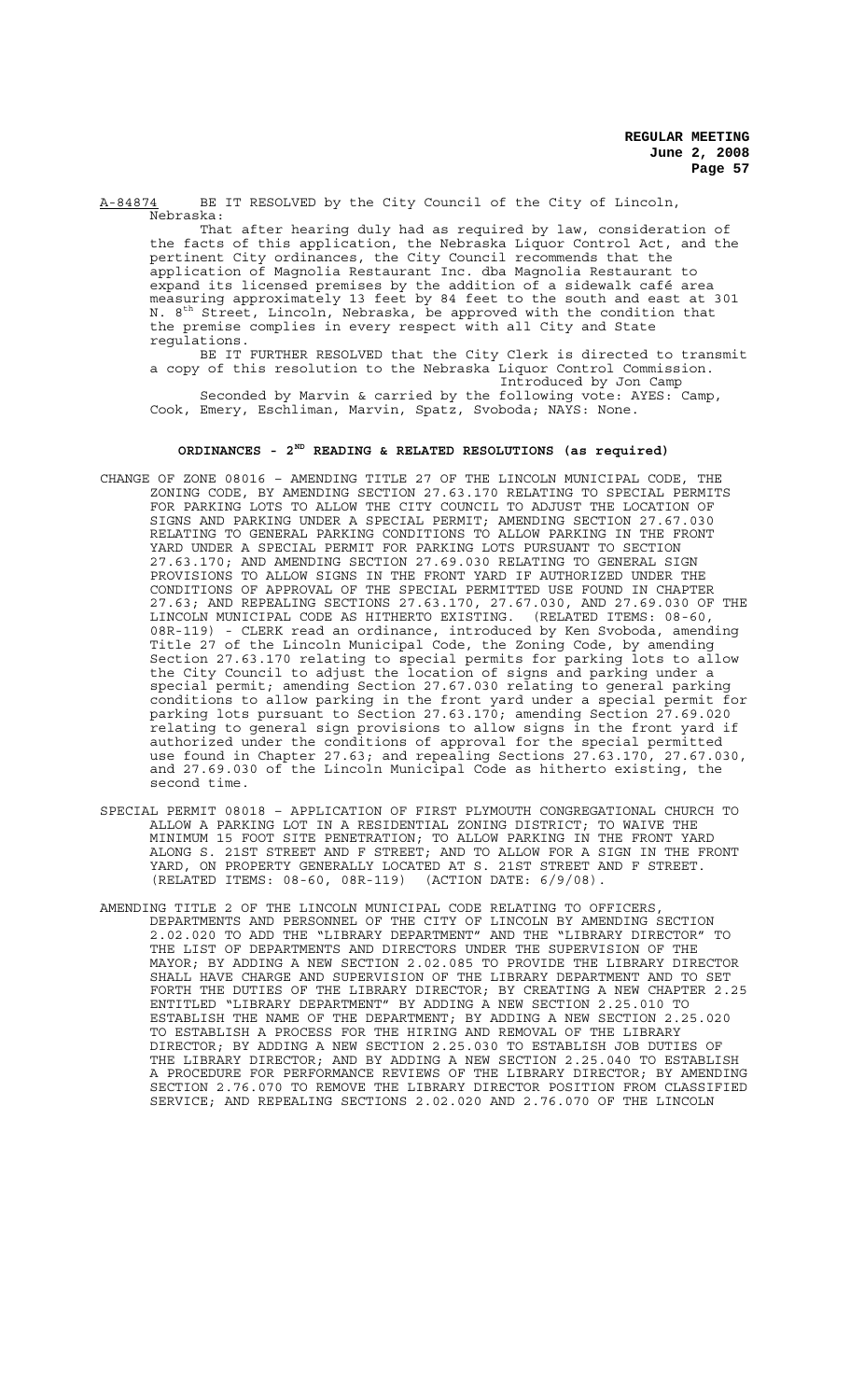MUNICIPAL CODE AS HITHERTO EXISTING - CLERK read an ordinance, introduced by Ken Svoboda, amending Title 2 of the Lincoln Municipal Code relating to Officers, Departments and Personnel of the City of Lincoln by amending Section 2.02.020 to add the "Library Department" and the "Library Director" to the list of departments and directors under the supervision of the Mayor; by adding a new Section 2.02.085 to provide the Library Director shall have charge and supervision of the Library Department and to set forth the duties of the Library Director; by creating a new Chapter 2.25 entitled "Library Department" by adding a new Section 2.25.010 to establish the name of the department; by adding a new Section 2.25.020 to establish a process for the hiring and removal of the Library Director; by adding a new Section 2.25.030 to establish job duties of the Library Director; and by adding a new Section 2.25.040 to establish a procedure for performance reviews of the Library Director; by amending Section 2.76.070 to remove the Library Director position from classified service; and repealing Sections 2.02.020 and 2.76.070 of the Lincoln Municipal Code as hitherto existing, the second time.

#### **PUBLIC HEARING RESOLUTIONS**

ACCEPTING THE REPORT OF NEW AND PENDING CLAIMS AGAINST THE CITY AND APPROVING DISPOSITION OF CLAIMS SET FORTH FOR THE PERIOD OF MAY 1 - 15, 2008 - PRIOR TO READING:<br>MARVIN Moved an am

Moved an amendment to Bill No. 08R-117 to delay the Hersel claim for one week w/con't. Public Hearing & Action on 6/09/08.

Seconded by Cook & carried by the following vote: AYES: Camp, Cook, Emery, Eschliman, Marvin, Spatz, Svoboda; NAYS: None.

CLERK Read the following resolution, introduced by Ken Svoboda, who moved its adoption:<br>A-84875 BE IT RESOLVE

BE IT RESOLVED by the City Council of the City of Lincoln, Nebraska:

That the claims listed in the attached report, marked as Exhibit "A", dated May 1, 2008, of various new and pending tort claims filed against the City of Lincoln with the Office of the City Attorney or the Office of the City Clerk, as well as claims which have been disposed of, are hereby received as required by Neb. Rev. Stat. § 13-905 (Reissue 1997). The dispositions of claims by the Office of the City Attorney, as shown by the attached report, are hereby approved:

| DENIED                      |  |          | ALLOWED/SETTLED                                                         |          |  |
|-----------------------------|--|----------|-------------------------------------------------------------------------|----------|--|
| Bradley Hersel              |  | \$570.00 | Adem Mustafic &                                                         |          |  |
|                             |  |          | Refija Mustafic \$ 1,000.00                                             |          |  |
| Patricia A. Henderson       |  | 356.89   | Connie Decker                                                           | 1,574.54 |  |
|                             |  |          | Gary Turner &                                                           |          |  |
|                             |  |          | Patsy Turner                                                            | 3,500.00 |  |
|                             |  |          | Farmers Mutual of                                                       |          |  |
|                             |  |          | Nebraska (Claim                                                         |          |  |
|                             |  |          | No. A0705759) 10,000.00                                                 |          |  |
|                             |  |          | The City Attorney is hereby directed to mail to the various             |          |  |
|                             |  |          | claimants listed herein a copy of this resolution which shows the final |          |  |
| disposition of their claim. |  |          |                                                                         |          |  |

Introduced by Ken Svoboda Seconded by Camp & carried by the following vote: AYES: Camp, Cook, Emery, Eschliman, Marvin, Spatz, Svoboda; NAYS: None.

TO PROVIDE AUTHORITY TO APPROVE THE ANNUAL POLLUTANT LOAD ESTIMATION FOR DRY WEATHER FLOWS FROM STORM DRAIN DISCHARGE BY THE UNIVERSITY OF NEBRASKA-LINCOLN CIVIL ENGINEERING DEPARTMENT FOR EVALUATION OF HISTORIC POLLUTANT LOADS AND OF PROPOSED MONITORING LOCATIONS FOR A PERIOD OF MAY 12, 2008 THROUGH DECEMBER 31, 2008 - CLERK read the following resolution, introduced by Ken Svoboda, who moved its adoption: A-84876 BE IT RESOLVED by the City Council of the City of Lincoln,

Nebraska:

That the proposal for "Annual Pollutant Load estimation for Dry Weather Flows from Storm Drain Discharges: Method Development" for evaluation of pollutant loads to be evaluated by the UNL - Civil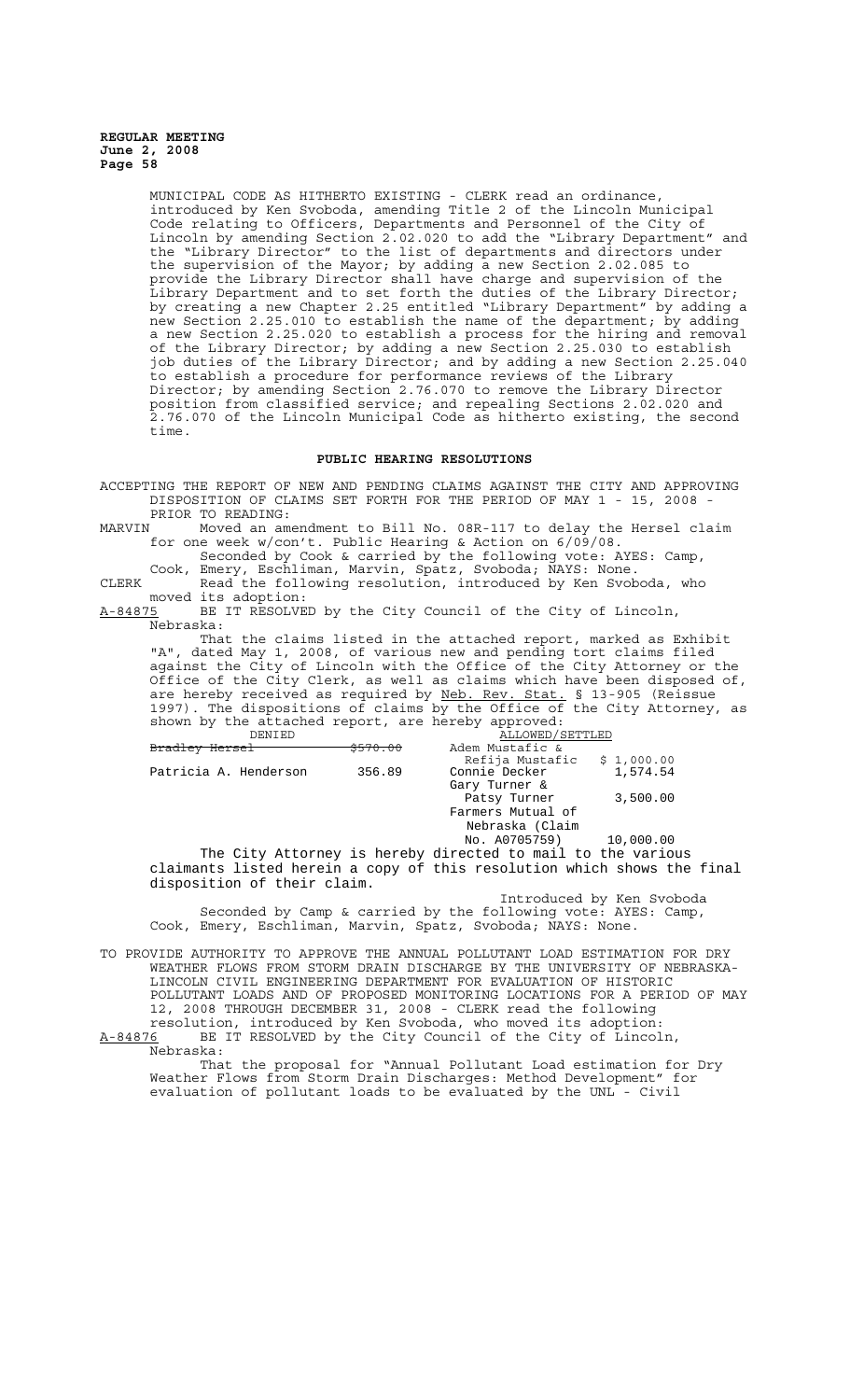Engineering Department, a copy of which is attached hereto marked as Attachment "A" and made a part hereof by reference, is hereby approved, upon the terms and conditions as set forth in said proposal, and the Mayor is authorized to execute said proposal on behalf of the City. The City Clerk is directed to return one fully executed copy of said proposal to the University of Nebraska-Lincoln, 312 N. 14th Street, Alexander Building West, Lincoln, NE 68588-0430. Introduced by Ken Svoboda

Seconded by Camp & carried by the following vote: AYES: Camp, Cook, Emery, Eschliman, Marvin, Spatz, Svoboda; NAYS: None.

AMENDING RESOLUTION NO. A-84818 TO CORRECT THE AMOUNT OF THE REPORTED SETTLEMENT OF THE CLAIM OF ARSHAD MEHMOOD IN THE AMOUNT OF \$1,398.10 \$1,709.69 TO \$1,378.10 \$1,398.10 - CLERK read the following resolution, introduced by Ken Svoboda, who moved its adoption:<br>A-84877 WHEREAS, the tort claim against the City of

WHEREAS, the tort claim against the City of Lincoln by Arshad Mehmood filed in the City Clerk's Office of the City of Lincoln, Nebraska, on March 27, 2008, in the amount of \$1,709.69 for damage incurred to claimant's vehicle when it was struck by a vehicle that was being pursued by Lincoln police was erroneously reported as allowed in the amount of \$1,709.69 by Resolution No. A-84818 adopted by the City Council on April 14, 2008; and

WHEREAS, the tort claim against the City of Lincoln by Arshad Mehmood filed in the City Clerk $\bar{\ }$ s Office of the City of Lincoln, Nebraska on March 27, 2008, in the amount of \$1,709.69 has been settled by the Risk Management Office in the amount of \$1,398.10.

NOW, THEREFORE, BE IT RESOLVED by the City Council of the City of Lincoln, Nebraska:

That Resolution No. A-84818 be amended by correcting the amount of the settlement of the claim of Arshad Mehmood on line 13 in the amount of \$1,398.10.

Introduced by Ken Svoboda Seconded by Camp & carried by the following vote: AYES: Camp, Cook, Emery, Eschliman, Marvin, Spatz, Svoboda; NAYS: None.

COMPREHENSIVE PLAN CONFORMANCE 08008 - APPROVING AND ADOPTING THE PROPOSED VAN DORN REDEVELOPMENT PLAN ON PROPERTY GENERALLY BOUNDED BY HILL STREET TO JUST NORTH OF PIONEERS BOULEVARD AND BETWEEN S. 7TH STREET TO S. 10TH STREET - PRIOR TO READING:<br>SVOBODA Moved to place Bill!

Moved to place Bill No. 08R-120 on Indefinite Pending. SPATZ Made a friendly amendment to delay two weeks to 06/16/08 for Action Only.<br>SVOBODA Accept

Accepted.

Seconded by Camp & carried by the following vote: AYES: Camp, Eschliman, Spatz, Svoboda; NAYS: Cook, Emery, Marvin.

# **ORDINANCE - 1ST READING & RELATED RESOLUTIONS (AS REQUIRED)**

AMENDING RULE 3-3 "VOTE OF A MEMBER MANDATORY; EXCEPTION" OF THE RULES OF COUNCIL DECORUM TO ADD LANGUAGE RELATING TO COUNCIL MEMBERS ABSTAINING FROM VOTING ON A PENDING QUESTION - CLERK read an ordinance, introduced by Jon Camp, amending Section 2.04.010 of the Lincoln Municipal Code relating to Rules of the City Council by amending Rule 3-3 to allow a Council member to not vote on a question in which the Council member has a personal interest; and repealing Section 2.04.010 of the Lincoln Municipal Code as hitherto existing, the first time.

ANNEXATION NO. 08003 - AMENDING THE LINCOLN CORPORATE LIMITS MAP BY ANNEXING APPROXIMATELY 63.13 ACRES OF PROPERTY GENERALLY LOCATED AT N. 35TH STREET AND SUPERIOR STREET. (RELATED ITEMS: 08-63, 08-64) - CLERK read an ordinance, introduced by Jon Camp, annexing and including the below described land as part of the City of Lincoln, Nebraska and amending the Corporate Limits Map attached to and made a part of Ordinance No. 18208, to reflect the extension of the corporate limits boundary of the City of Lincoln, Nebraska established and shown thereon, the first time.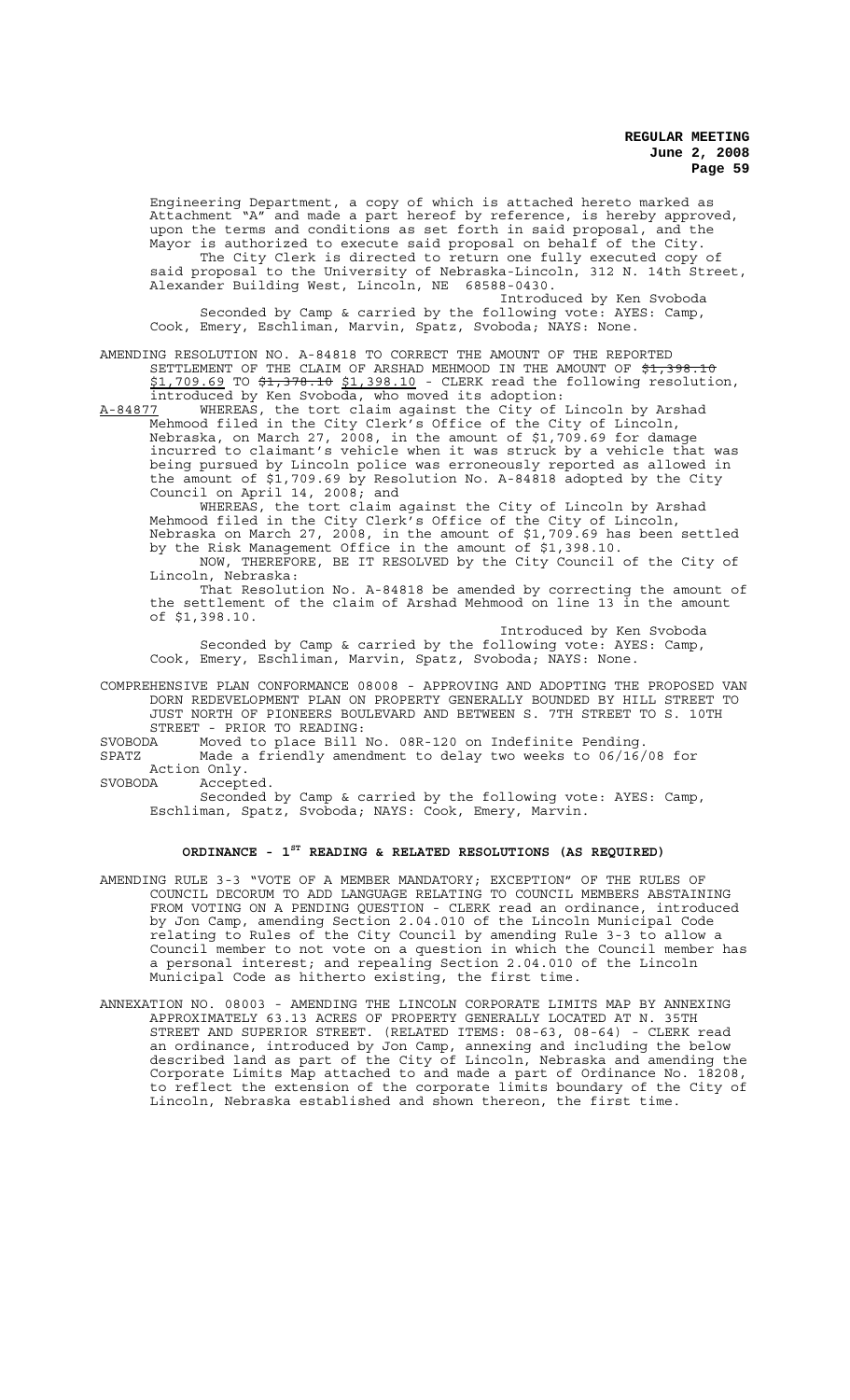- CHANGE OF ZONE 08019 APPLICATION OF ROBERT AND VICTORIA ROKEBY FOR A CHANGE OF ZONE FROM R-3 RESIDENTIAL DISTRICT TO H-3 HIGHWAY COMMERCIAL DISTRICT ON PROPERTY GENERALLY LOCATED AT N. 35TH STREET AND SUPERIOR STREET. (RELATED ITEMS: 08-63, 08-64) - CLERK read an ordinance, introduced by Jon Camp, amending the Lincoln Zoning District Maps attached to and made a part of Title 27 of the Lincoln Municipal Code, as provided by Section 27.05.020 of the Lincoln Municipal Code, by changing the boundaries of the districts established and shown thereon, the first time.
- CHANGE OF ZONE 08018 APPLICATION OF GAMMA PHI BETA BUILDING ASSOCIATION AND THE PLANNING DIRECTOR FOR A CHANGE OF ZONE FROM O-2 SUBURBAN OFFICE DISTRICT TO R-7 RESIDENTIAL DISTRICT AND P PUBLIC USE DISTRICT ON PROPERTY GENERALLY LOCATED AT N. 16TH STREET BETWEEN R AND S STREETS - CLERK read an ordinance, introduced by Jon Camp, amending the Lincoln Zoning District Maps attached to and made a part of Title 27 of the Lincoln Municipal Code, as provided by Section 27.05.020 of the Lincoln Municipal Code, by changing the boundaries of the districts established and shown thereon, the first time.
- CHANGE OF ZONE 08020 APPLICATION OF VEYANCE TECHNOLOGIES, INC. FOR A CHANGE OF ZONE FROM R-4 RESIDENTIAL DISTRICT TO I-1 INDUSTRIAL DISTRICT ON PROPERTY GENERALLY LOCATED AT N. 56TH STREET AND BALLARD AVE. - CLERK read an ordinance, introduced by Jon Camp, amending the Lincoln Zoning District Maps attached to and made a part of Title 27 of the Lincoln Municipal Code, as provided by Section 27.05.020 of the Lincoln Municipal Code, by changing the boundaries of the districts established and shown thereon, the first time.

#### **ORDINANCES - 3RD READING & RELATED RESOLUTIONS (as required)**

ACCEPTING WILLOW SPRINGS HOMEOWNERS ASSOCIATION'S OFFER TO DEDICATE THE RIGHT-OF-WAY FOR LUCILE DRIVE AT PIONEERS BLVD - CLERK read an ordinance, introduced by John Spatz, accepting Willow Springs Homeowners Association's right-of-way for Lucile Drive at Pioneers Boulevard, the third time.

SPATZ Moved to pass the ordinance as read.

Seconded by Svoboda & carried by the following vote: AYES: Camp, Cook, Emery, Eschliman, Marvin, Spatz, Svoboda; NAYS: None.

The ordinance, being numbered **#19091**, is recorded in Ordinance Book #26, Page

#### **REGISTERED TO SPEAK SESSION - NONE**

#### **OPEN MICROPHONE SESSION - NONE**

### **MISCELLANEOUS BUSINESS**

### **PENDING -**

CAMP Moved to extend the Pending List to June 9, 2008. Seconded by Svoboda & carried by the following vote: AYES: Camp, Cook, Emery, Eschliman, Marvin, Spatz, Svoboda; NAYS: None.

#### **UPCOMING RESOLUTIONS -**

CAMP Moved to approve the resolutions to have Public Hearing on June 9, 2008. Seconded by Svoboda & carried by the following vote: AYES: Camp, Cook, Emery, Eschliman, Marvin, Spatz, Svoboda; NAYS: None.